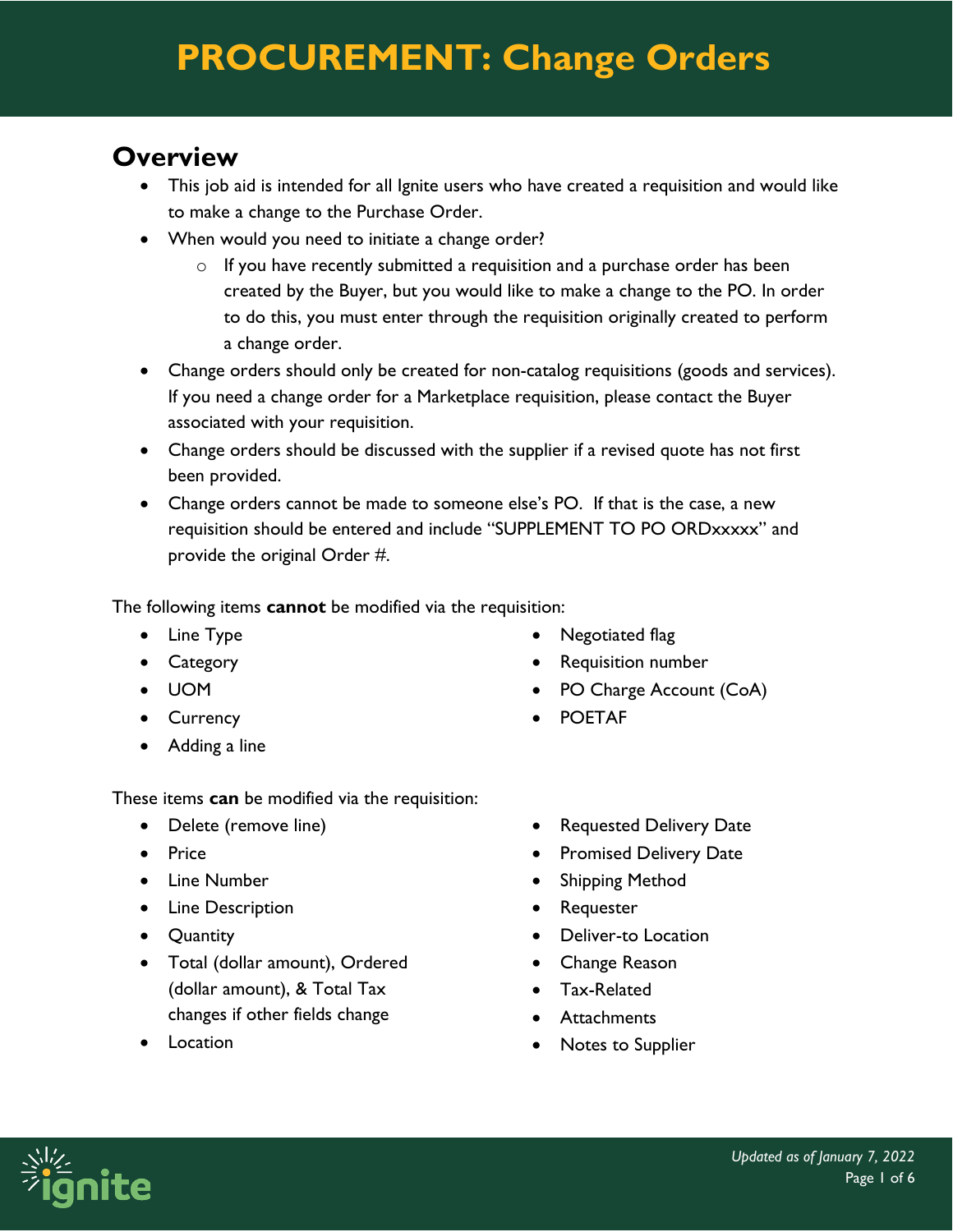### **1. Navigate to Requisition Page**

- 1. You can access the **Purchase Requisitions** task in two ways:
	- a. (Option 1) Click the **Navigator** icon in upper left-hand corner of the Ignite landing page.



b. Under the **Procurement** section, click the drop-down arrow and select **Purchase Requisitions** from the drop-down list.



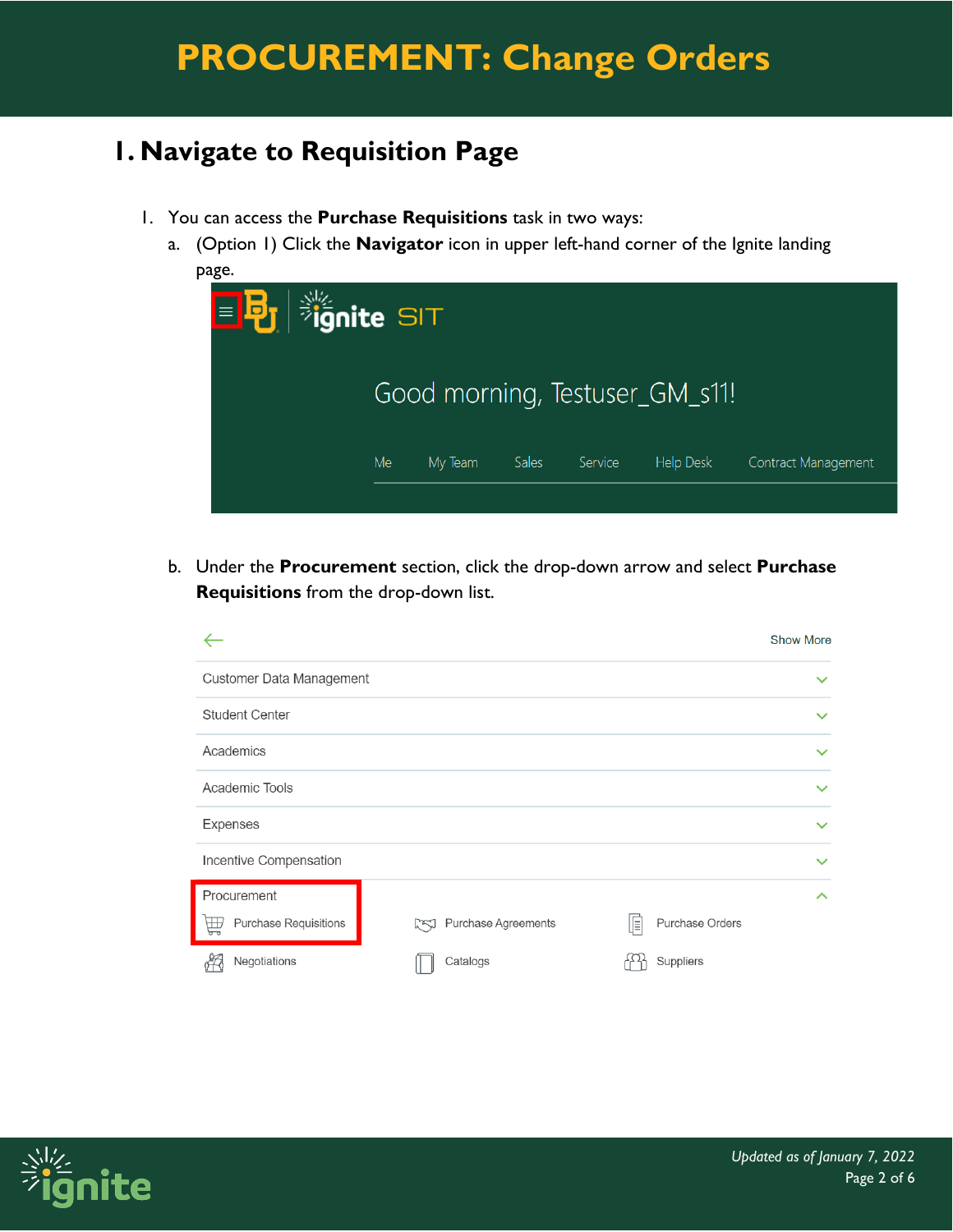c. (Option 2) Under the **Procurement** heading on the home page, you can scroll down and click on the **Purchase Requisitions** tile.

| Me          | Sales                         | Service          | Help Desk | Projects | Procurement | Tools | Others |
|-------------|-------------------------------|------------------|-----------|----------|-------------|-------|--------|
| <b>APPS</b> |                               |                  |           |          |             |       |        |
|             | 曲<br>Purchase<br>Requisitions | Ī<br>My Receipts |           |          |             |       |        |

## **2. Initiate a Change Order**

1. Navigate to **Manage Requisitions**.

|                            | ignite BPT                    |                  |  |                      |
|----------------------------|-------------------------------|------------------|--|----------------------|
| Requisitions               |                               |                  |  | More Tasks $\bullet$ |
|                            | Search                        |                  |  |                      |
|                            |                               |                  |  |                      |
|                            |                               |                  |  |                      |
| <b>Recent Requisitions</b> |                               | <b>View More</b> |  |                      |
| REQ0000530                 | <b>Lab Chemicals</b>          | Pending approval |  |                      |
| REQ0000527                 | chairs for new employees      | Pending approval |  |                      |
| REQ0000520                 | <b>Royalties</b>              | Approved         |  |                      |
| REQ0000518                 | Dell Standard 19 Inch Monitor | Pending approval |  |                      |

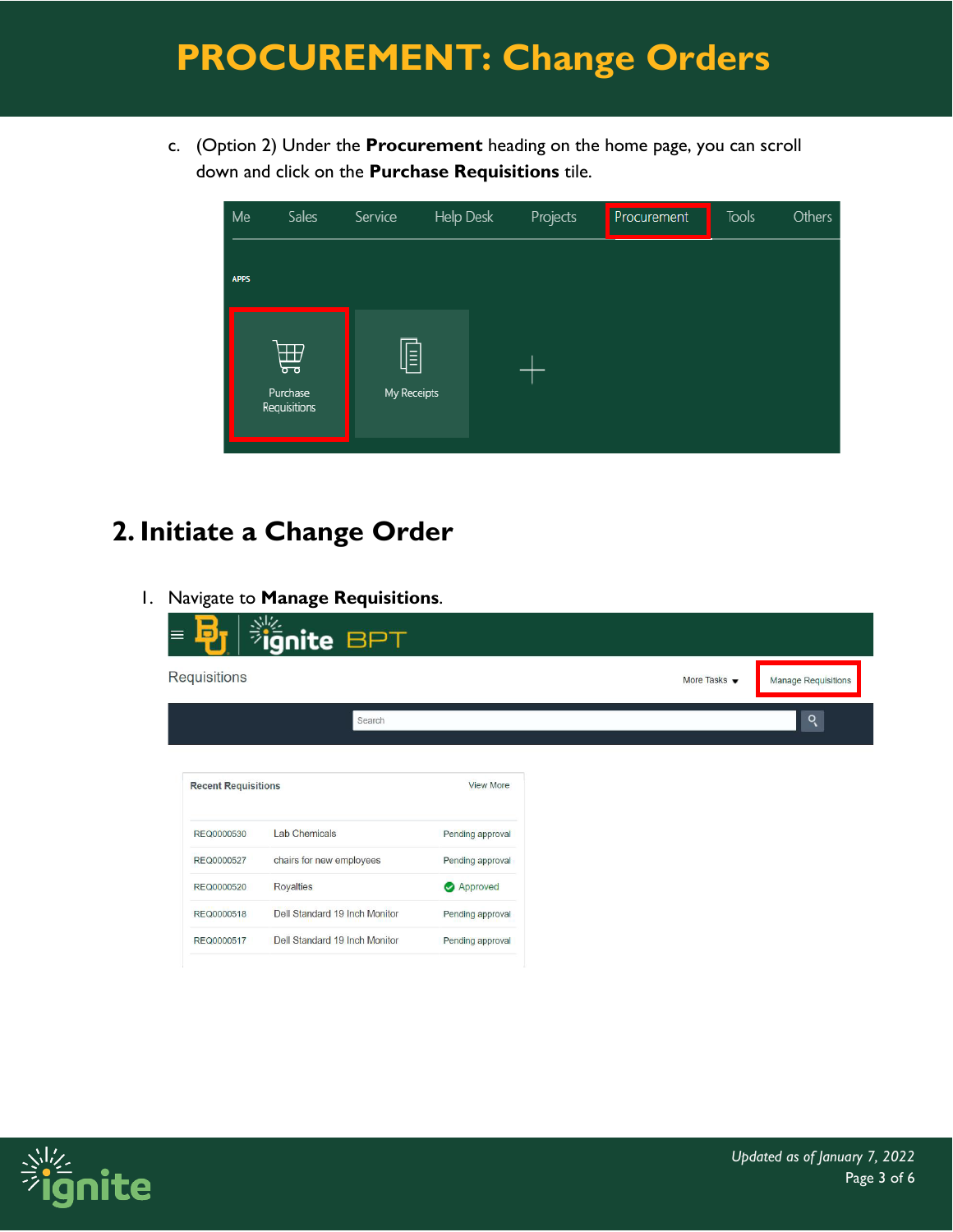2. Select the **requisition number** you wish to change. As previously referenced, the PO must be created and open, which you can see from the order number.

| <b>Manage Requisitions</b>                                                              |                                       |                      |                                                      |                              | Done                      |
|-----------------------------------------------------------------------------------------|---------------------------------------|----------------------|------------------------------------------------------|------------------------------|---------------------------|
| ▲ Search                                                                                |                                       | Advanced             | Manage Watchlist Saved Search Requisitions   Entered |                              | $\boldsymbol{\mathrm{v}}$ |
|                                                                                         |                                       |                      |                                                      | ** At least one is required  |                           |
| <b>Requisitioning BU</b>                                                                | $\overline{\mathbf{v}}$               |                      | Requester                                            | Q                            |                           |
|                                                                                         | ** Entered By Dr. Smith, Jane<br>Q    |                      | ** Supplier                                          | Q                            |                           |
| ** Requisition                                                                          |                                       |                      | Order                                                | Q                            |                           |
| <b>Description</b>                                                                      |                                       |                      | ** Item                                              | $\hbox{Q}$                   |                           |
| Created                                                                                 |                                       |                      | <b>Requisitions Requiring Attention</b>              |                              |                           |
| Status All                                                                              | $\boldsymbol{\mathrm{v}}$             |                      |                                                      |                              |                           |
|                                                                                         |                                       |                      |                                                      | <b>Reset</b><br>Search       | Save                      |
| <b>Search Results</b>                                                                   |                                       |                      |                                                      |                              |                           |
| E<br>Actions $\blacktriangledown$ View $\blacktriangledown$ Format $\blacktriangledown$ | 驆<br>晖<br>Detach<br><b>III</b> Freeze | $\parallel$ Wrap     |                                                      |                              |                           |
| <b>Requisition</b><br><b>Description</b>                                                |                                       | <b>Creation Date</b> | Approval<br>Amount Status                            | Order<br><b>Funds Status</b> |                           |
| REQ0000511<br>Super computer                                                            |                                       | 2/20/20              | 5,410.00 USD Approved                                | ORD0000141<br>Liquidated     | L.                        |

#### 3. Select the **Actions** dropdown and click **Edit Order**.

| Requisition: REQ0000511                           |                            |                    |                      |                       |                 |              |                            | <b>Check Funds</b>        |                     | <b>View Life Cycle</b>       | Actions <b>v</b> | Done                                                |
|---------------------------------------------------|----------------------------|--------------------|----------------------|-----------------------|-----------------|--------------|----------------------------|---------------------------|---------------------|------------------------------|------------------|-----------------------------------------------------|
|                                                   |                            |                    |                      |                       |                 |              |                            |                           |                     | <b>Duplicate</b>             |                  |                                                     |
| Requisitioning<br><b>BU</b>                       | <b>BAYLOR</b>              |                    |                      | Creation Date 2/20/20 |                 |              |                            | <b>Requisition Amount</b> |                     | <b>Cancel Requisition</b>    |                  |                                                     |
| <b>Entered By</b>                                 | Dr. Jane Smith             |                    |                      |                       | Status Approved |              |                            | <b>Approval Amount</b>    |                     | Reassign                     |                  |                                                     |
|                                                   | Description Super computer |                    |                      | Justification         |                 |              |                            | <b>Funds Status</b>       |                     | <b>View Document History</b> |                  |                                                     |
|                                                   |                            |                    |                      |                       |                 |              |                            | Attachments No            |                     | View PDF                     |                  |                                                     |
|                                                   |                            |                    |                      |                       |                 |              |                            |                           |                     | <b>Edit Order</b>            |                  |                                                     |
| <b>Requisition Lines</b>                          |                            |                    |                      |                       |                 |              |                            |                           |                     |                              |                  |                                                     |
| Actions $\bullet$ View $\bullet$ Format $\bullet$ |                            | Freeze             | Detach Wrap          |                       |                 |              |                            |                           |                     |                              |                  |                                                     |
| Line                                              | <b>Item</b>                | <b>Description</b> | <b>Category Name</b> | <b>Quantity UOM</b>   |                 | <b>Price</b> | <b>Amount (USD) Status</b> |                           | <b>Funds Status</b> | Order                        |                  | Line Life Cy                                        |
|                                                   |                            | Super computer     | Computer Hardware    |                       | EA              | 5,410.00 USD |                            | 5,410.00 Approved         | Liquidated          |                              | ORD0000141       | $\overline{\mathcal{L}}_{\mathbf{a}}^{\mathcal{P}}$ |

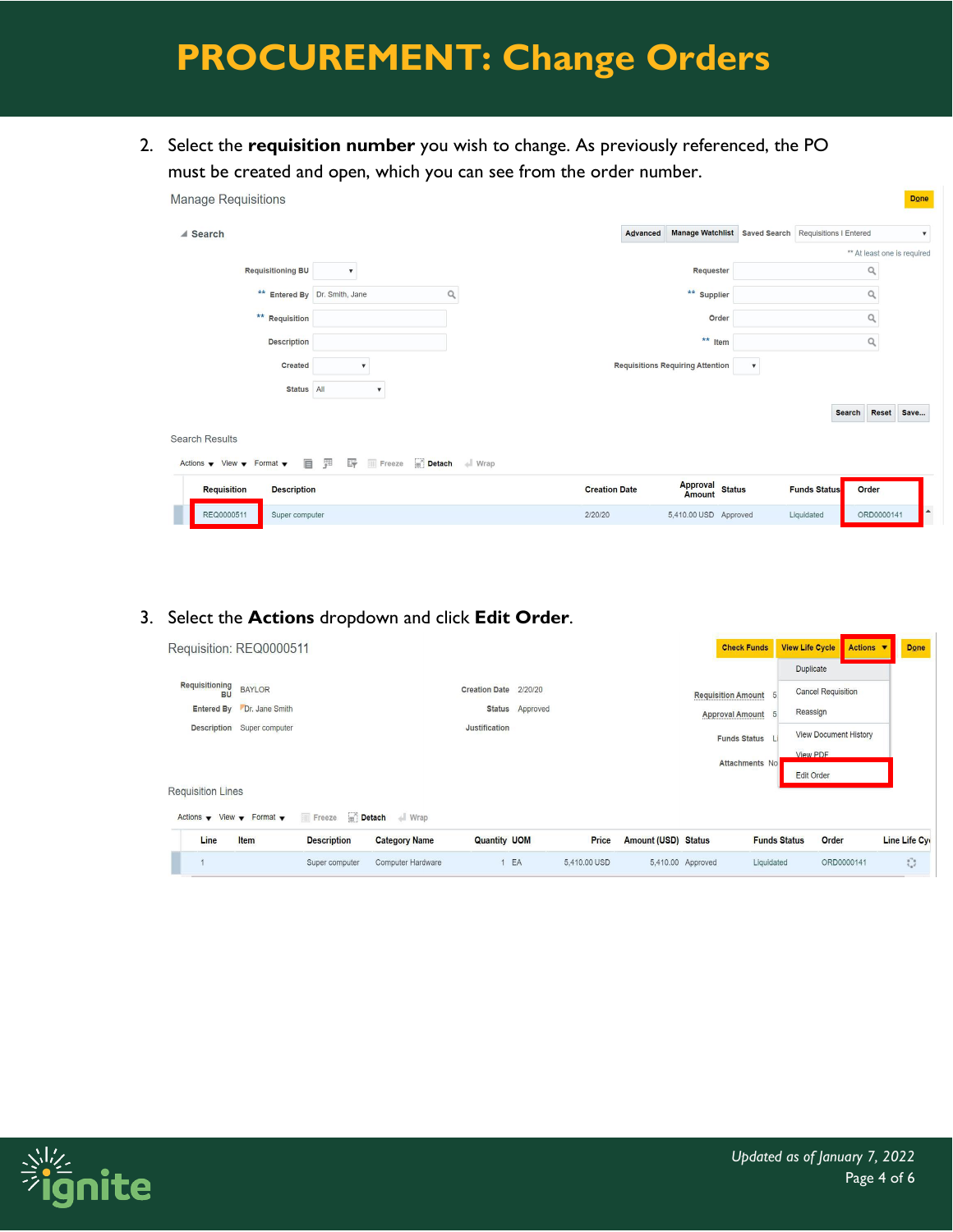4. On the pop-up select **Yes**.



5. Edit the necessary information. A **description** of the change is required on this page (i.e. more students were added to the lab, so 3 additional computers are needed). Once the information is entered, select **Check Funds**.

| Edit Change Order: 1                                                                                                                   |                                                                                   | <b>Check Funds</b>   | <b>Manage Approvals</b> | Actions ▼<br><b>Save</b>                                                | l.v<br><b>Submit</b>                       | Cancel |
|----------------------------------------------------------------------------------------------------------------------------------------|-----------------------------------------------------------------------------------|----------------------|-------------------------|-------------------------------------------------------------------------|--------------------------------------------|--------|
| <b>Change Order</b><br>* Description<br>Creation Date 2/26/20                                                                          | Status Incomplete<br>Amount Changed +16,230.00 USD<br>Funds Status Not Applicable |                      |                         | Initiating Party Requester<br>Initiator Dr. Jane Smith<br>Type Internal |                                            |        |
| <b>Contract Terms</b><br>Main<br>$\triangleright$ General<br><b>Distributions</b><br>Schedules<br>Lines                                |                                                                                   |                      |                         |                                                                         |                                            |        |
| 異<br>Actions $\blacktriangledown$ View $\blacktriangledown$ Format $\blacktriangledown$<br>v<br>$\times$<br>* Line * Type<br>Edit Item | Detach<br>辟<br>Freeze<br>Wrap<br>* Category Name Quantity UOM<br>* Description    |                      | * Price                 | Ordered * Location                                                      | <b>Change Order</b><br><b>Funds Status</b> |        |
| <b>I</b><br>Goods                                                                                                                      | Computer Hardware<br>Super computer                                               | EA<br>$\overline{4}$ | 21,640.00<br>5,410.00   | 801 Washin Q                                                            | Not Applicable                             |        |

6. A pop-up will appear indicating whether the funds are available. Select **OK**.